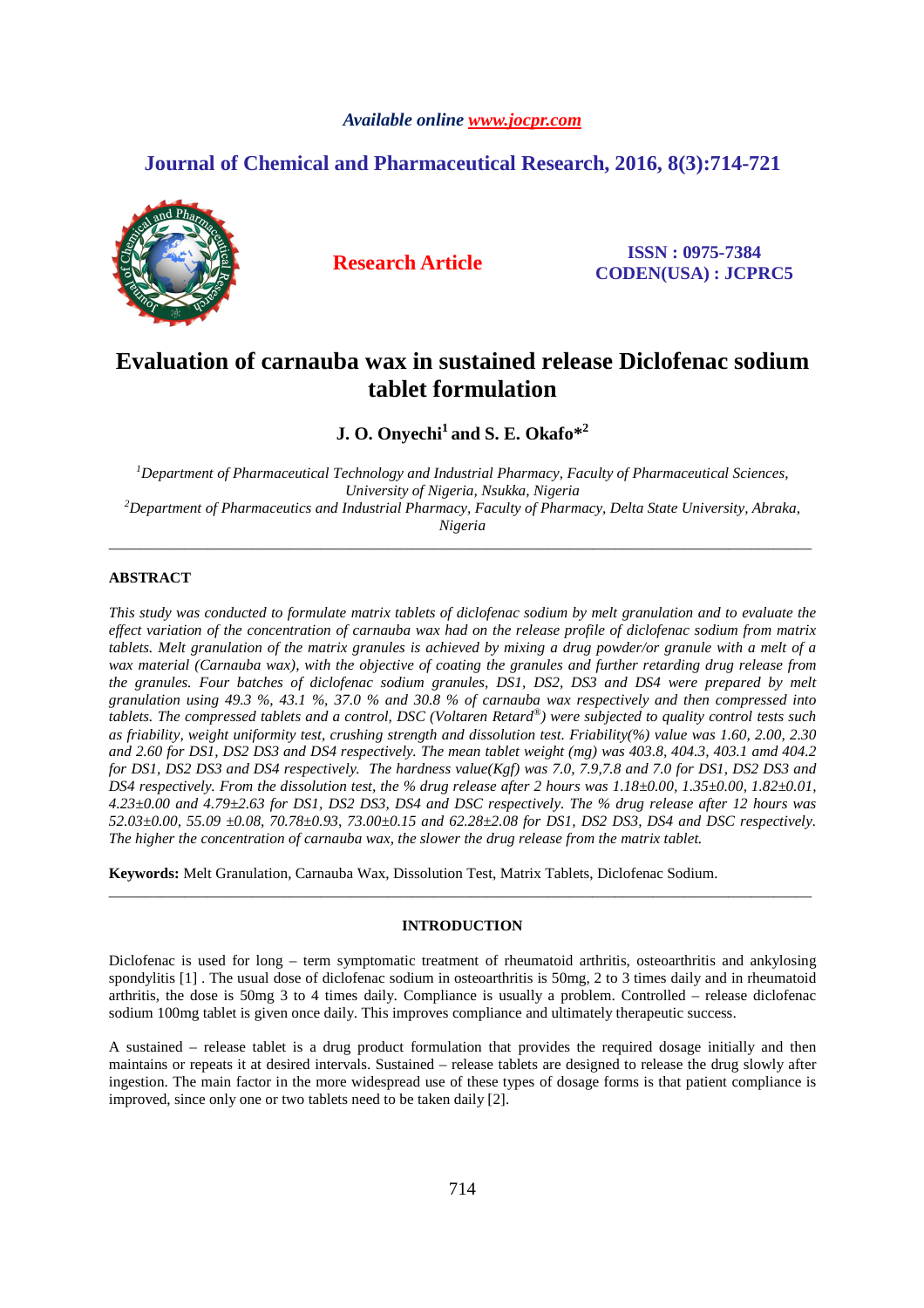Reza, reported that in the last two decades, sustained – release dosage forms have made significant progress in terms of clinical efficacy and patient compliance. Preparation of drug – embedded matrix tablet that involves the direct compression of a blend of drug, retardant material and additives is one of the least complicated approaches for delivering drug in a temporal pattern into the systemic circulation. The matrix system is commonly used for manufacturing sustained – release dosage forms because it makes such manufacturing easy. A wide array of polymers has been employed as drug retarding agents each of which presents a different approach to the matrix concept. Polymers forming insoluble or skeleton matrices constitute the first category of retarding materials, also classed as plastic matrix systems. The second class represents hydrophobic and water – insoluble materials, which are potentially erodible, while the third group includes polymers that form hydrophilic matrices [3].

\_\_\_\_\_\_\_\_\_\_\_\_\_\_\_\_\_\_\_\_\_\_\_\_\_\_\_\_\_\_\_\_\_\_\_\_\_\_\_\_\_\_\_\_\_\_\_\_\_\_\_\_\_\_\_\_\_\_\_\_\_\_\_\_\_\_\_\_\_\_\_\_\_\_\_\_\_\_

### **Formulation of Sustained – Release Tablets**

Sustained – release tablets consist of two parts: an immediately available dose and a sustaining part, containing many times the therapeutic dose for protracted blood drug levels. The immediately available dose is normally directly added to the sustaining part of the tablet or alternatively is incorporated in the tablet coating with the sustaining portion in the core of the tablet [2].

 Uncoated sustained – release tablets are prepared by embedding the drug in the tablet matrix. The matrix system can be of three types, namely, plastic matrix system, hydrophobic matrix system and hydrophilic matrix system.

Plastic matrix systems have been widely used for sustaining the release of drug due to their chemical inertness and  $d$ rug embedding ability. Liquid penetration into the matrix is the rate  $-\lim_{\alpha \to 0}$  step in such systems unless channeling agents are used.

The hydrophobic matrix systems are potentially erodible and control the release of drug through pore diffusion and erosion [4].

The hydrophilic matrix system, when exposed to an aqueous medium does not disintegrate but immediately after hydration develops a highly viscous gelatinous surface barrier which controls the drug release from, and liquid penetration into the centre of the matrix system [5].

#### **Carnauba Wax**

Carnauba wax, also called Brazil wax and palm wax is a wax of the leaves of the palm, *Copernicia prunifera*, a plant native to and grown in the northeastern Brazilian states of Piaui, Ceara, Rio Grande do Norte [6]. It is known as '' queen of waxes'' [7] and usually comes in the form of hard yellow – brown flakes. It is obtained from the leaves of the carnauba or fan palm by collecting them, beating them to loosen the wax, then refining and bleaching the wax. Carnauba wax contains mainly esters of fatty acids  $(80 - 85\%)$ , fatty alcohols  $(10 - 16\%)$ , acids  $(3 -6\%)$ and hydrocarbons  $(1 - 3\%)$ . Specific for carnauba wax is the content of esterified fatty diols (about 20%), hydroxylated fatty acids (about 6%) and cinnamic acid (about 10%). Cinnamic acid, an antioxidant, may be hydroxylated or methoxylated.

It has a melting point of  $82 - 86^{\circ}C(180 - 187^{\circ}F)$  which is among the highest of natural waxes.

Its relative density is about 0.97. It is among the hardest of natural waxes, being harder than concrete in its pure form. It is practically insoluble in water. It is soluble on heating in ethylacetate and xylene but practically insoluble in ethyl alcohol. It is used in the pharmaceutical industry as a tablet coating agent.

### **Mechanism of drug release from wax matrices**

 The mechanism of drug release from wax matrices has been a matter of controversy since waxy – systems tend to be crude and more heterogeneous than other classes of polymeric systems [8]. In some cases, it has been reported that the mechanism of release from waxy matrices involves the leaching of drug by the eluting medium. Fluid enters through the cracks and pores of the matrix with diffusion of drug through the matrix being insignificant [9,10]. Others reported that release from a typical wax matrix is diffusion – controlled and is best described by Higuchi's Square root model [11].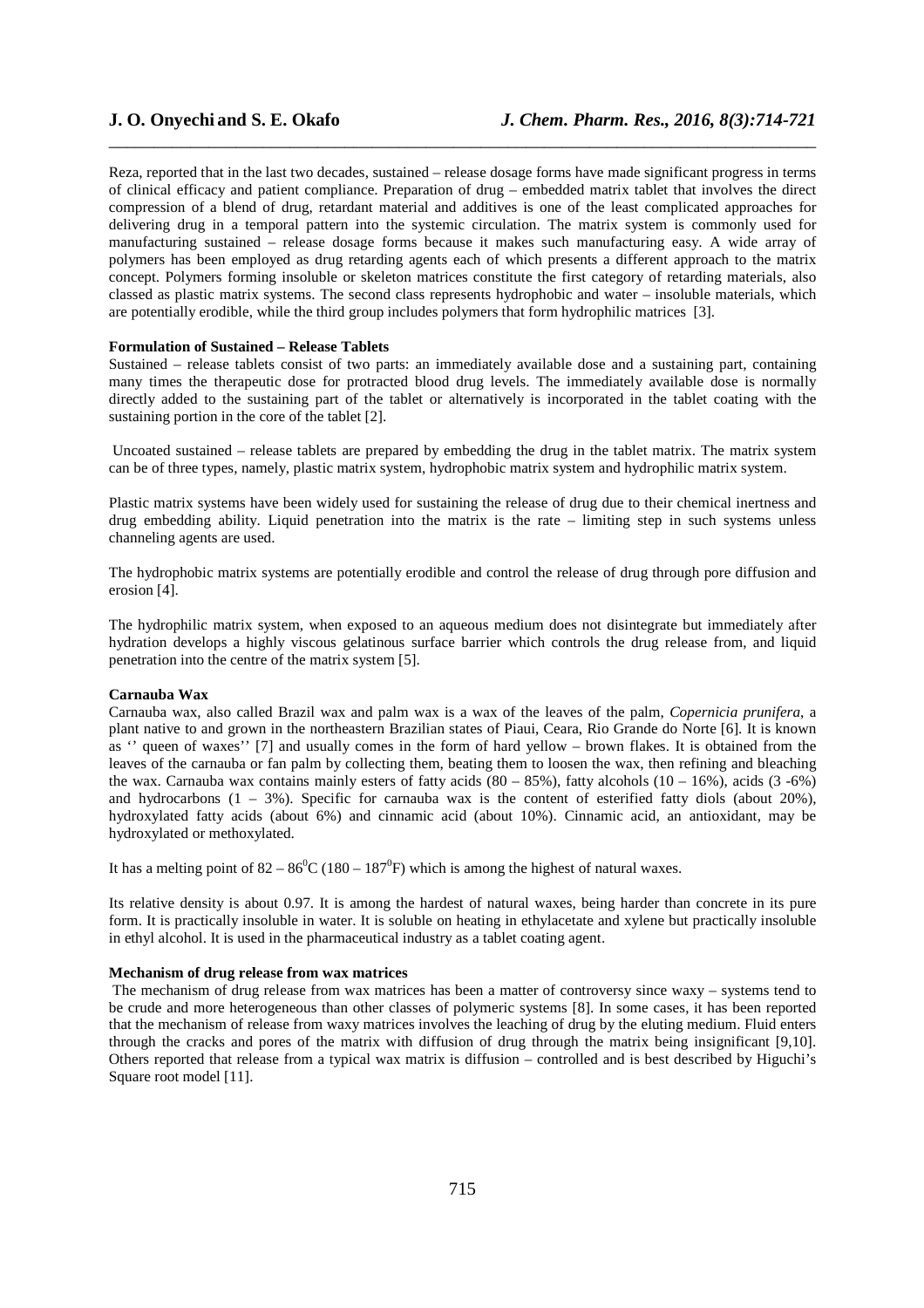#### **Melt Granulation**

Melt granulation could be an easy and fast method to formulate sustained release tablets [12]. Melt granulation is a well known process whereby fine powders are agglomerated by means of a molten binder and processed into spherical or nearly spherical granules of homogeneous size. With hydrophobic binders and appropriate fillers, sustained – release systems can be obtained by this process [13].

\_\_\_\_\_\_\_\_\_\_\_\_\_\_\_\_\_\_\_\_\_\_\_\_\_\_\_\_\_\_\_\_\_\_\_\_\_\_\_\_\_\_\_\_\_\_\_\_\_\_\_\_\_\_\_\_\_\_\_\_\_\_\_\_\_\_\_\_\_\_\_\_\_\_\_\_\_\_

Melt granulation of the matrix granules is achieved by mixing a drug powder/or granule with a melt of a wax material (Carnauba wax or glyceryl monostearate), with the objective of coating the granules and further retarding drug release from the granules. Thus, matrix granulation and wax coating of the matrix granules are approaches for retarding drug release and hence prolonging the biologic action of drugs with short biologic half life [14].

Melt granulation is one of the most widely applied processing techniques in the array of pharmaceutical manufacturing operations. Melt granulation process is currently applied in the pharmaceutical industry for the manufacture of variety of dosage forms including immediate release and sustained – release pellets, granules and tablets [15].

Melt granulation is used to improve the dissolution rate and bioavailability of the drug by forming a solid dispersion or solid solution. It is used to control or modify the release of drugs.

It is used to mask the bitter taste of active drugs.

Melt granulation has the advantage that neither solvent nor water is used in the process. Also few processing steps are needed as drying steps are eliminated. There are no requirements on the compressibility of active ingredients and the entire procedure is simple, continuous and efficient. Uniform dispersion of fine particles occurs. There is usually good stability at varying pH and moisture levels. Due to their non – swellable and water insoluble nature, they are safe to apply in humans.

### **EXPERIMENTAL SECTION**

## **Materials**

Diclofenac Sodium (Alpha Lab, Germany), Carnauba wax, refined NO 1, yellow (Sigma – Aldrich U.K), Hydrochloric acid 37% (Haig Laboratory Chemical Corporation Wembley, MIDDX, England), Potassium dihydrogen orthophosphate (BDH Chemicals Ltd Poole England). Potassium hydroxide (BDH Chemicals Ltd Poole England), Microcrystalline cellulose (N.B Entrepreneur Nagpur India), Magnesium stearate (Mira Organics and Chemicals Private Ltd Chennai India) and Cab – O – Sil (Hangzhou Ruijiang Chemical Co. Ltd Zhejiang, China).

#### **Preparation of Diclofenac Sodium Granules**

Four batches of diclofenac sodium were prepared by melt granulation using the formula in table 1below. A 20g quantity of Diclofenac sodium was blended thoroughly with the calculated quantity of microcrystalline cellulose in a polyethylene bag. Then the appropriate quantity of Carnauba wax was placed in a beaker and heated to about  $88^{\circ}$ C using a water – bath. The mixture of Diclofenac sodium and diluent was added to the melted carnauba wax and blended together. This was allowed to cool. The cooled molten mass was passed through a sieve of 100 µm aperture size. This was formulation DS 1 granules. Diclofenac sodium granules for formulations DS 2, DS 3 and DS 4 were prepared in a similar way using the quantities of excipients shown in table 1.

|                            | $DS 1$ (%) | DS 2(%) | $DS 3$ (%) | DS 4 (%) |
|----------------------------|------------|---------|------------|----------|
| Diclofenac sodium          | 24.6       | 24.6    | 24.6       | 24.6     |
| Carnauba wax               | 49.3       | 43.1    | 37.0       | 30.8     |
| Microcrystalline cellulose | 24.6       | 30.8    | 36.9       | 43.1     |
| Magnesium stearate         | 0.5        | 0.5     | 0.5        | 0.5      |
| $Cab-O-Sil$                | 1.0        | 1.0     | 1.0        | 1.0      |
| Total                      | 100.0      | 100.0   | 100.0      | 100.0    |

|  |  |  | Table 1: Formula for Preparing Diclofenac Sodium Granules |
|--|--|--|-----------------------------------------------------------|
|--|--|--|-----------------------------------------------------------|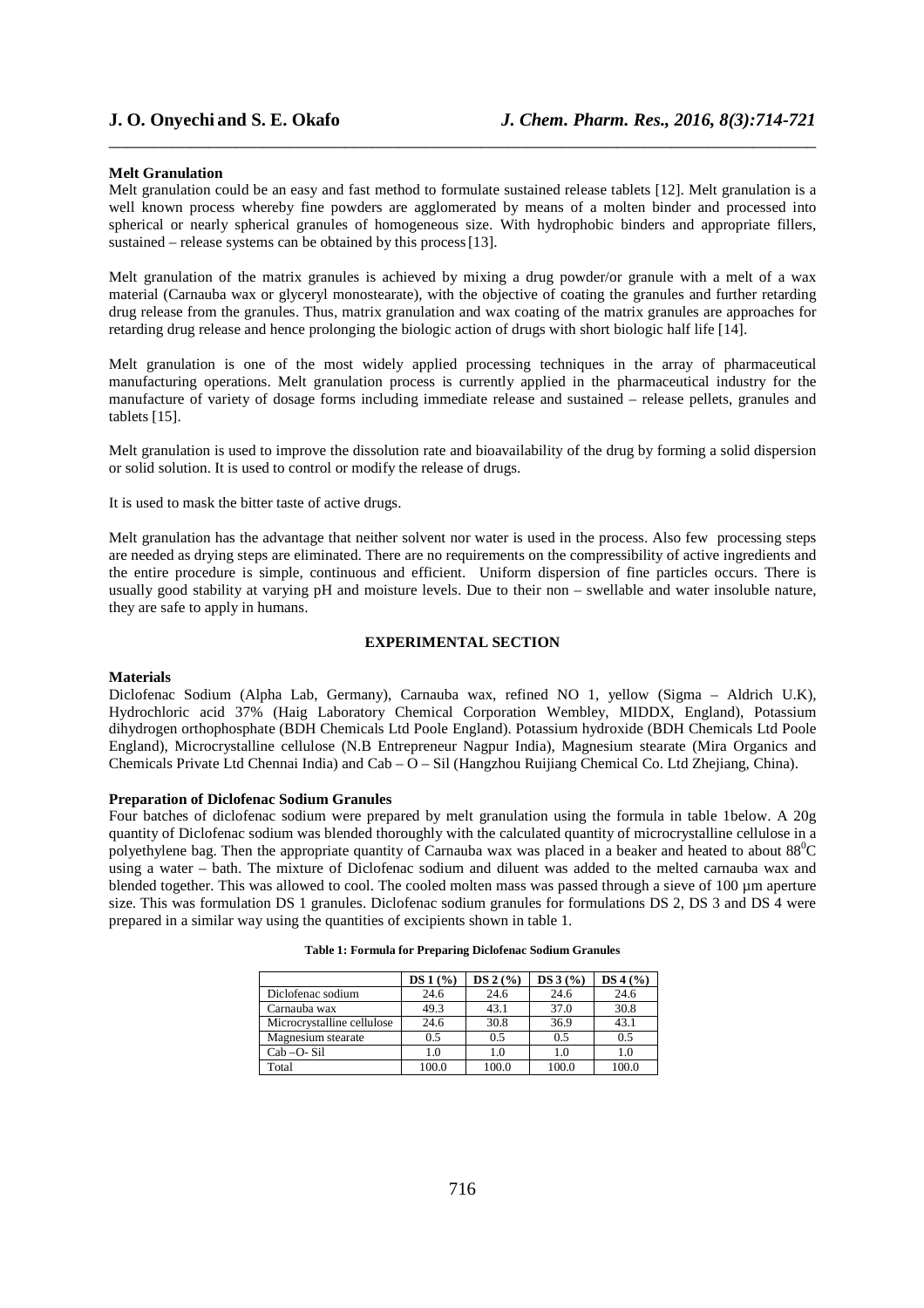#### **Compression of Diclofenac Sodium Granules**

A 0.4 g quantity of magnesium stearate and 0.8 g of silicon dioxide were mixed thoroughly with the respective quantities of diclofenac sodium granules in a V – shape laboratory blender (Gemco, New Jersey, USA) for 5 minutes. A 406mg sample of the blend was used to calibrate the die volume and then compressed into tablet using a Cadmach SSF3 single punch tabletting machine (Ahmedabad, India) with 12.5 mm punch at a predetermined compression pressure. The granules of batches DS1, DS2, DS3 and DS4 were compressed into tablets using the aforementioned tablet press at a predetermined compression pressure [16].

\_\_\_\_\_\_\_\_\_\_\_\_\_\_\_\_\_\_\_\_\_\_\_\_\_\_\_\_\_\_\_\_\_\_\_\_\_\_\_\_\_\_\_\_\_\_\_\_\_\_\_\_\_\_\_\_\_\_\_\_\_\_\_\_\_\_\_\_\_\_\_\_\_\_\_\_\_\_

#### **Evaluation of diclofenac sodium tablets**

The compressed tablets were subjected to various quality control tests.

**Friability Test:** DBK Friability Test Apparatus (DBK Mumbai instruments, India) was used. Ten tablets from batch DS1 were weighed and placed at the right hand side (RHS) of the apparatus while another 10 tablets were weighed and placed at the left hand side (LHS). The apparatus was set to make 100 revolutions in 4 minutes after which the tablets were re – weighed. This was repeated for all the batches.

**Uniformity of Weight Test:** About 20 tablets from formulations DS1 were weighed and the mean weight determined. This was repeated for formulation DS2, DS3 and DS4. The deviations from mean weight by the individual tablets were calculated.

**Crushing Strength:** The crushing strengths of the tablets were determined with a tablet hardness tester (Shital Scientific, India) using ten tablets from each batch respectively, immediately after compression.

**Dissolution Test Studies:** An in – vitro dissolution test was carried out in a six station USP type 1 apparatus, DBK Dissolution Test apparatus (DBK, India) for 12 hours at  $37\pm1.0^{\circ}$ C and at 50 rpm. One tablet from each batch was placed in the basket of the respective station of the dissolution test apparatus. Simulated gastric acid medium (0.1N HCl) was used as the dissolution medium for the first 2 hours of the test while for the remaining 10 hours, phosphate buffer was used at pH 6.8 under sink condition. Ten milliliters (10 ml) samples were withdrawn from the dissolution medium and replaced with 10 ml of fresh medium to maintain constant volume every 1 hour. After filtration, the sample solution was analyzed at 270 nm for diclofenac sodium using a DBK UV spectrophotometer (DBK, India). Samples were collected every hour for 12 hours for each of formulations DS1, DS2, DS3, DS4 and DSC. This was repeated in triplicate. The above process was repeated in triplicate for batches DS2', DS4, DS5, DS6 and DSC. Batch DSC was a commercial brand of diclofenac sodium, VOLTAREN RETARD® (Norvatis pharma Stein AG, Stein, Switzerland) which served as the control.

**Kinetics studies:** The dissolution kinetics of Diclofenac sodium from batches DS1, DS2, DS3, DS4 and DSC tablets in phosphate buffer solution of p H 6.8 were determined by the application of the Zero Order [17, 18, 19], First Order [17, 18, 19], Higuchi [19, 20, 21] and Hixson – Crowell's Cuberoot Law [22]. The mechanism of drug release was obtained by fitting the first 60% drug release data into the Korsmeyer – Peppas model [23, 24] as shown below:

### **Zero Order Model**

| $C = \%$ Release, $K_0 =$ Zero Order rate constant expressed in units of concentration/time (t). |
|--------------------------------------------------------------------------------------------------|
| <b>First Order Model</b>                                                                         |
|                                                                                                  |
| $Cr = %Remaining, C0 = Initial concentration of drug, K1 = First Order constant, t = Time$       |
| <b>Higuchi's Square root Law Model</b>                                                           |
|                                                                                                  |
|                                                                                                  |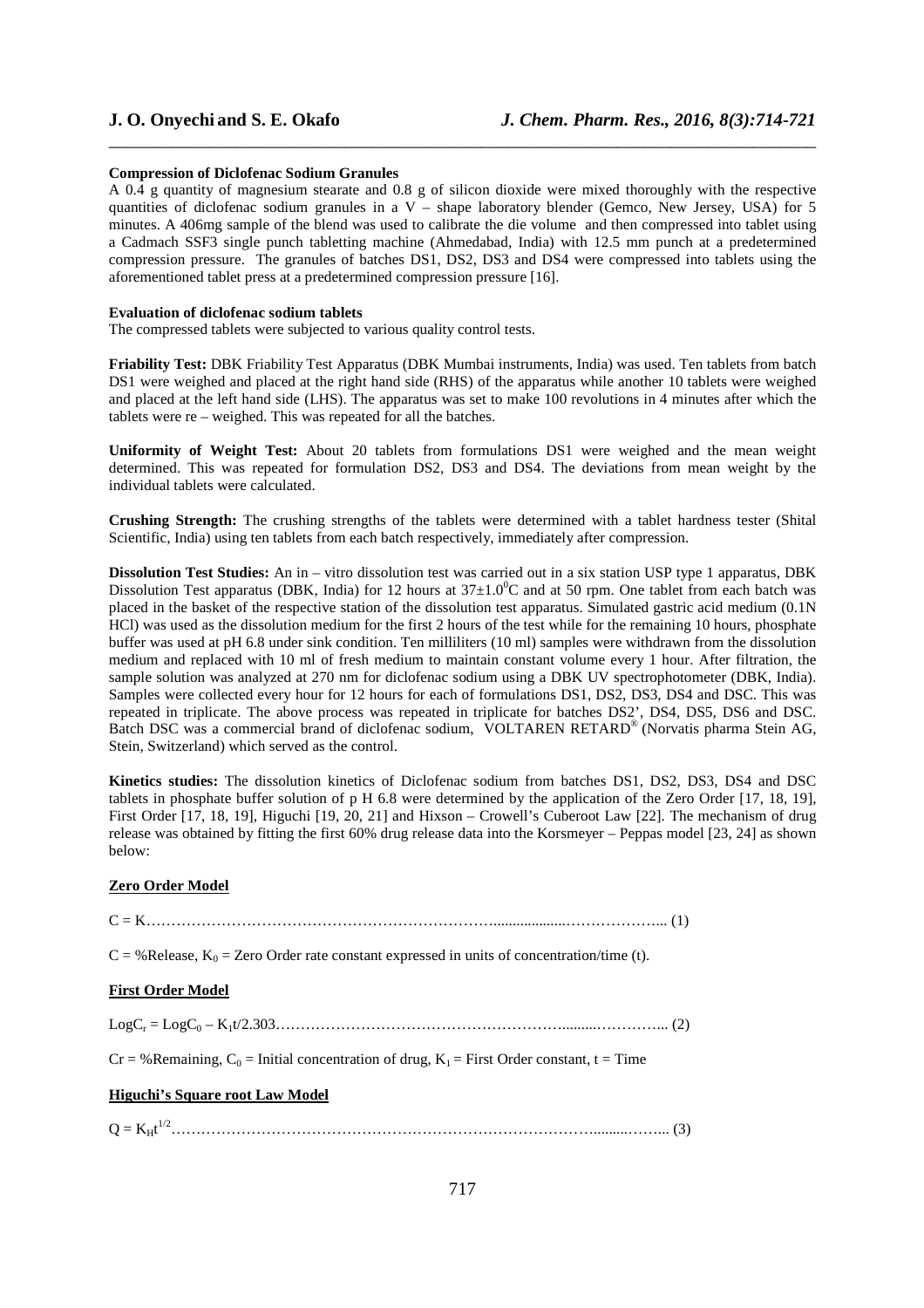$Q = \%$ Released,  $K_H =$ Constant reflecting design variables of the system, t = Time

#### **Hixson – Crowell's Cuberoot Law Model**

 $[(100 - f)/100]^{1/3} = 1 - K_{\text{HC}} t \dots (4)$ 

 $f = %$ Released,  $K_{HC} =$ Rate constant,  $t = Time$ 

#### **Korsmeyer – Peppas Model**

Mt/M<sup>∞</sup> = Kt<sup>n</sup>……………………………………………………………………………........… (5)

Log Mt/M = log K +n log t …………………………………………………………………… (6)

Where,  $Mt / M\infty$  is the fraction of drug released at time t, k is the rate constant and n is the release exponent. The n value is used to characterize different release mechanisms for cylindrical shaped matrices as given in table 2 below.

\_\_\_\_\_\_\_\_\_\_\_\_\_\_\_\_\_\_\_\_\_\_\_\_\_\_\_\_\_\_\_\_\_\_\_\_\_\_\_\_\_\_\_\_\_\_\_\_\_\_\_\_\_\_\_\_\_\_\_\_\_\_\_\_\_\_\_\_\_\_\_\_\_\_\_\_\_\_

#### **Table 2: Diffusion exponent and solute release mechanism for cylindrical shape**

| Diffusion exponent (n) | <b>Overall solute diffusion mechanism</b> |
|------------------------|-------------------------------------------|
| 0.45                   | Fickian diffusion                         |
| 0.45 < n < 0.89        | Anomalous (non-Fickian) diffusion         |
| 0.89                   | Case-II transport                         |
| n > 0.89               | Super case-II transport                   |

## **RESULTS AND DISCUSSION**

**Table 3: Some physical properties of batches of diclofenac sodium tablets** 

| <b>PROPERTY</b>         |       | <b>BATCHES</b>  |       |       |  |
|-------------------------|-------|-----------------|-------|-------|--|
|                         | DS1   | DS <sub>2</sub> | DS3   | DS4   |  |
| Mean tablet weight (mg) | 403.8 | 404.3           | 403.1 | 404.2 |  |
| Hardness (Kgf)          | 7.0   | 79              | 7.8   | 7.0   |  |
| Friability $(\% )$      | 1.60  | 2.00            | 2.30  | 2.60  |  |
| Diameter (mm)           | 13    | 13              | 13    | 13    |  |
| Thickness (mm)          |       |                 |       |       |  |

Friability refers to the tablets ability to withstand abrasion or even breakage during further processing, transportation or storage. Friability values for all the batches were above the official limit of not more than 1%. The friability values increased (1.60 to 2.60) as the concentration of the carnuaba wax in the formulation decreased (49.3 % to 30.8%). This showed that there was an inverse relationship between the concentration of carnauba wax in the formulation and the friability.

Tablet hardness is a measure of its resistance to capping, aberration or even breakage under conditions of storage, transportation or handling before usage. Hardness generally increases with normal storage of tablets. It depends on the shape, chemical properties, binding agent and pressure applied during compression. The force required to break tablet is measured in kilograms and a crushing strength of 4 kgf is usually considered to be the minimum for satisfactory tablets. Oral tablets normally have a hardness of 4-10kgf. All the batches had value that were more than 4 kgf, which was necessary for sustained release tablets.

Uniformity of dosage unit is defined as the degree of uniformity in the amount of the drug substance among dosage units. Uniformity of dosage units can be demonstrated by either of two methods; Content Uniformity (by assay test) or Weight Variation.

Tablet weight is mainly affected by factors such as tooling of the compression machine, head pressure, machine speed and flow properties of the powder. Inconsistent powder or granulate density and particle size distribution are common sources of weight variation during compression. Variation between tablet with respect to dose and weight must be reduced to a minimum. Uniformity of weight is an in process test parameter which ensures consistency of dosage units during compression.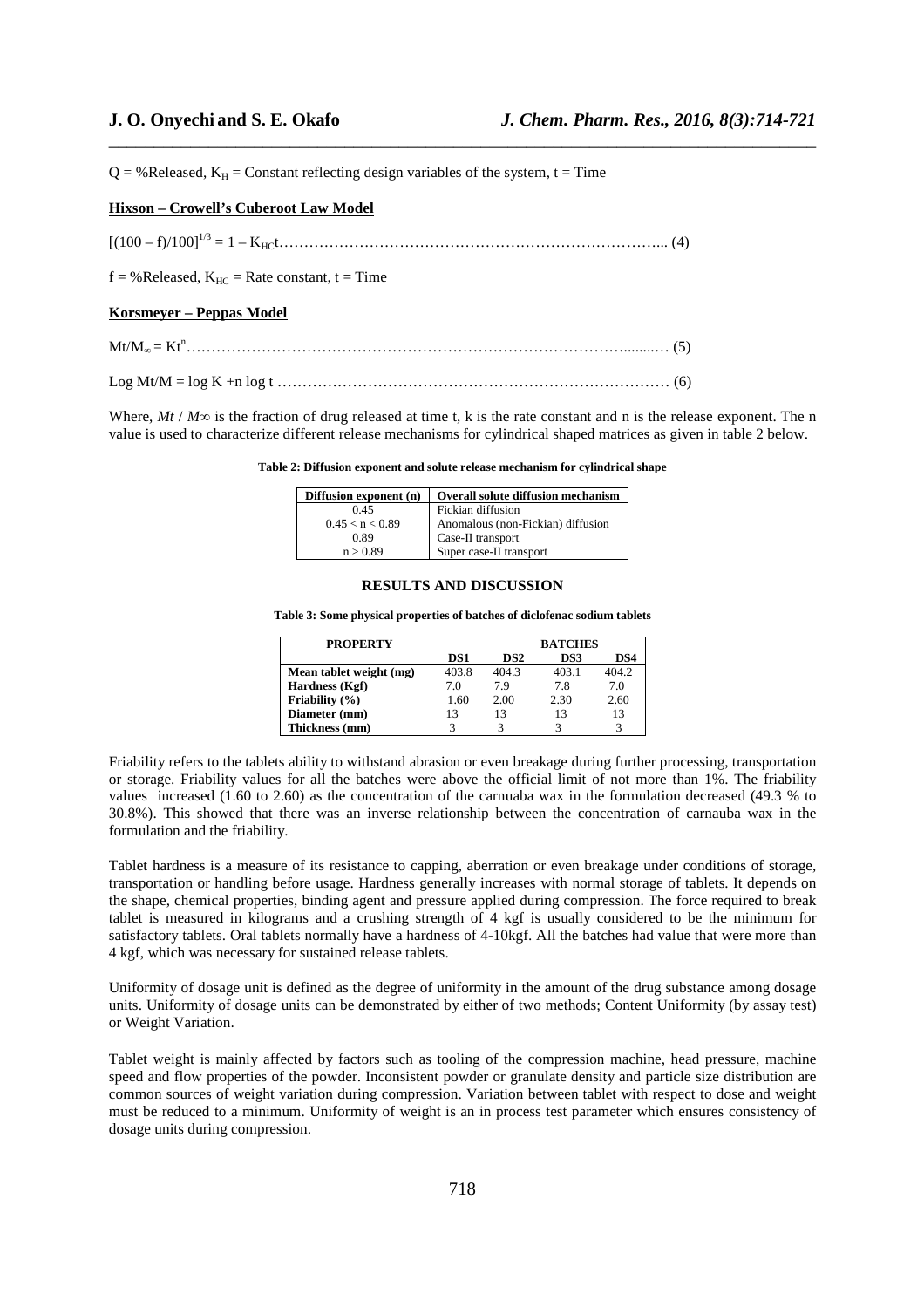None of the tablets from all the batches had a deviation from the mean tablet weight of up to 5%. They were all within the acceptable limit of not more than 5 % for tablets weighing 250 mg and above.

\_\_\_\_\_\_\_\_\_\_\_\_\_\_\_\_\_\_\_\_\_\_\_\_\_\_\_\_\_\_\_\_\_\_\_\_\_\_\_\_\_\_\_\_\_\_\_\_\_\_\_\_\_\_\_\_\_\_\_\_\_\_\_\_\_\_\_\_\_\_\_\_\_\_\_\_\_\_

Active absorption of oral dosage forms depends on adequate release of the API from the product. Dissolution or solubility of the API play pivotal role in this aspect. Dissolution testing is used as a tool to identify a crucial effect in the bioavailability of the API. Sustained release dosage forms are designed to release a drug at a predetermined rate in order to maintain a constant drug concentration for a specific period of time with minimum side effects. The drug release characteristics of the batches were as shown in figure 1 and table 4. For the four batches, DS1, DS2, DS3, DS4 and the control, DSC, the % drug release at 2 hours was below 5%, confirming the poor solubility of diclofenac sodium at low pH (pH = 1.2). At 12 hours, batches DS1 and DS2 exhibited lower drug release from the matrix tablets than the control, batch DSC while batches DS3 and DS4 showed higher drug release.

| TIME (HOUR) | DS1(%)           | DS2(%)           | DS3(%)         | DS4(%)           | DSC(%)           |
|-------------|------------------|------------------|----------------|------------------|------------------|
|             | $1.18 + 0.00$    | $1.35 + 0.00$    | $1.82 + 0.01$  | $4.23 + 0.00$    | $4.79 \pm 2.63$  |
|             | $36.98 \pm 0.08$ | $41.21 + 0.01$   | $61.18 + 0.07$ | $60.82 + 0.08$   | $49.34 + 0.11$   |
| 12          | $52.03 \pm 0.00$ | $55.09 \pm 0.08$ | $70.78 + 0.93$ | $73.00 \pm 0.15$ | $62.28 \pm 2.08$ |





**Fig. 1: The Sequential release of Diclofenac Sodium from batches DS1 (100 mg diclofenac sodium, 200 mg carnauba wax), DS2 (100 mg diclofenac sodium, 175 mg carnauba wax), DS3 (100 mg diclofenac sodium, 150 mg carnauba wax), DS4 (100 mg diclofenac sodium, 125 mg carnauba wax)and DSC (Voltaren retard 100 mg) Tablets, in 0.1 N HCl (for 2 h) and phosphate buffer pH 6.8 (10h)** 

#### **Kinetics of Drug Release**

When the in – vitro drug release data were fitted into different release kinetics models, First order kinetics was prevalent in all the batches.

#### **Mechanisms of Drug Release**

This was determined by fitting the first 60% drug release data into Korsmeyer – Peppas model.

For all the batches DS 1, DS2, DS3, DS4, and DSC, the application of the Korsmeyer – Peppas equation gave an n – value 1.704, 1.673, 1.733, 1.283 and 1.183 respectively as shown in table 5 below. This showed that their mechanism of release was by super case – II transport. It showed that the drug release was not just by diffusion alone but also by erosion of the matrix structure.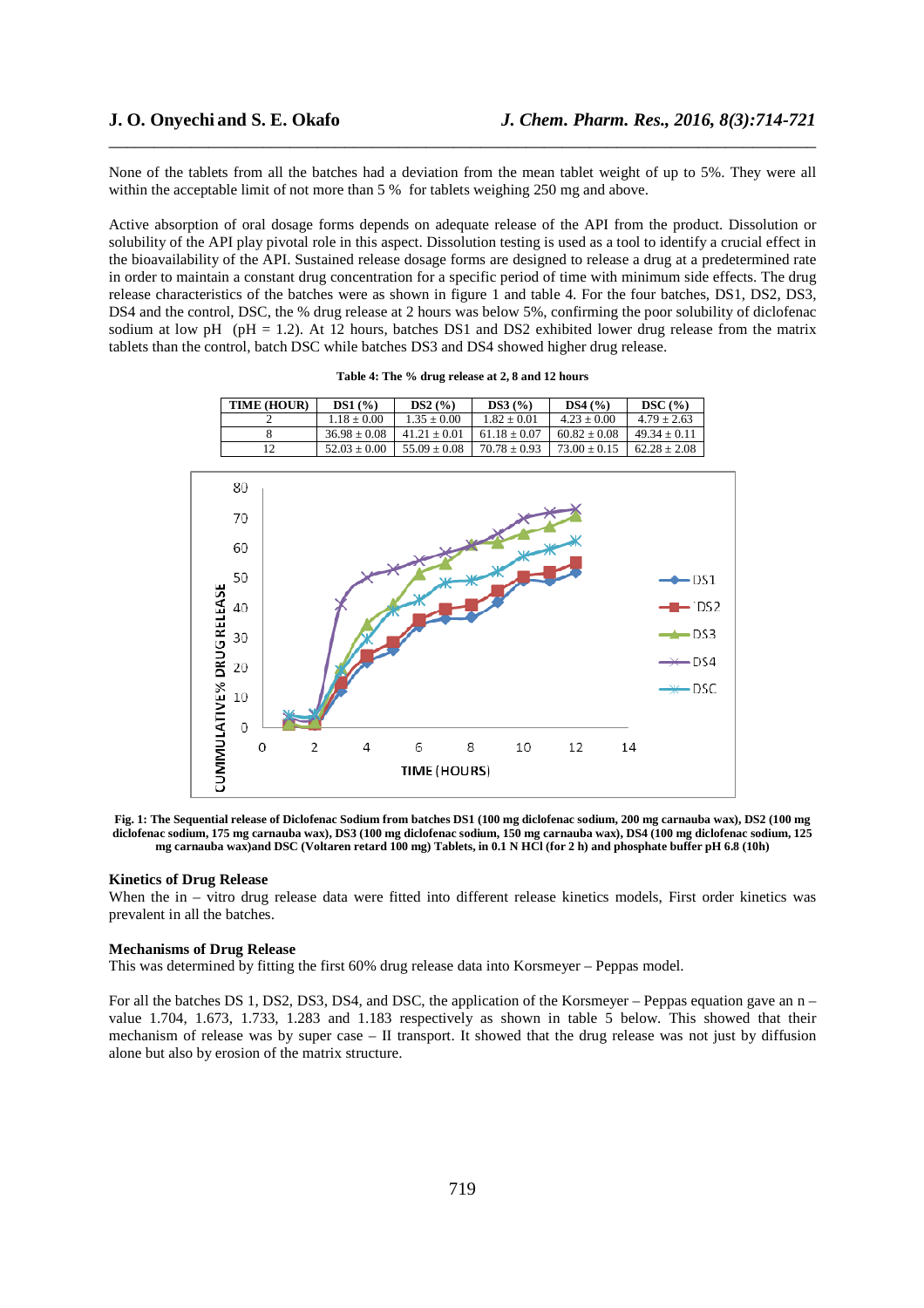**Table 5: Summary of Pharmacokinetic Parameters for the Release of Diclofenac Sodium from Batches DS1, DS2, DS3, DS4, and DSC of Diclofenac Sodium Tablets** 

\_\_\_\_\_\_\_\_\_\_\_\_\_\_\_\_\_\_\_\_\_\_\_\_\_\_\_\_\_\_\_\_\_\_\_\_\_\_\_\_\_\_\_\_\_\_\_\_\_\_\_\_\_\_\_\_\_\_\_\_\_\_\_\_\_\_\_\_\_\_\_\_\_\_\_\_\_\_

| <b>Kinetic Model</b>                    | DS1      | DS2      | DS3      | DS4      | <b>DSC</b> |
|-----------------------------------------|----------|----------|----------|----------|------------|
| <b>Zero Order Law</b>                   |          |          |          |          |            |
| $K_0$                                   | 4.688    | 5.015    | 6.748    | 7.352    | 5.876      |
| $\mathbb{R}^2$                          | 0.959    | 0.956    | 0.921    | 0.799    | 0.933      |
| <b>First Order Law</b>                  |          |          |          |          |            |
| $K_1$                                   | $-0.029$ | $-0.031$ | $-0.049$ | $-0.049$ | $-0.037$   |
| $\mathbb{R}^2$                          | 0.978    | 0.982    | 0.971    | 0.932    | 0.977      |
| <b>Higuchi's Square Root Law</b>        |          |          |          |          |            |
| $K_{\rm H}$                             | 13.27    | 14.24    | 19.27    | 21.4     | 16.84      |
| $\mathbb{R}^2$                          | 0.793    | 0.807    | 0.806    | 0.818    | 0.844      |
| <b>Hixson – Crowell's Cube Root Law</b> |          |          |          |          |            |
| $K_{HC}$                                | $-0.020$ | $-0.021$ | $-0.031$ | $-0.029$ | $-0.024$   |
| $\mathbb{R}^2$                          | 0.970    | 0.971    | 0.950    | 0.877    | 0.958      |
| <b>Korsmeyer – Peppas</b>               |          |          |          |          |            |
| K                                       | 1.109    | 1.279    | 1.549    | 4.395    | 4.159      |
| $\mathbf n$                             | 1.704    | 1.673    | 1.733    | 1.283    | 1.183      |
| $\mathbb{R}^2$                          | 0.877    | 0.870    | 0.864    | 0.800    | 0.907      |

#### **CONCLUSION**

The study showed that diclofenac sodium granules prepared by melt granulation can be directly compressed into matrix tablets with sustained – released effects. The higher the concentration of the carnauba wax content of the matrix tablet, the slower the rate of release of diclofenac sodium from it. Batches DS1 and DS2 that contained 49.3 % and 43.1 % of carnauba wax showed higher drug release retardant effect than the control, batch DSC, while batches DS3 and DS4 that contained 37.0 % and 30.8 % of carnauba wax showed lower drug release retardant effect.

#### **Acknowledgement**

The authors are grateful to the managements of University of Nigeria, Nsukka, Enugu State and Pauco Pharmaceutical Industries Nigeria Limited, Awka, Anambra State, Nigeria for providing the facilities in which this research was conducted.

#### **REFERENCES**

[1]AP Insel. In Goodman and Gilman's The Pharmacological Basis of Therapeutics, 8th Edition, Pergamon Press, Inc. **1990**; 669

[2]MH Rubinstein. In Pharmaceutics: The Science of Dosage Form Design, International Students Edition, Churchill Livingstone, UK, **1999**; 315 – 317.

[3]MS Reza; MA Quadir; SS Haider*. J. Pharm. Pharmaceut. Sci*. **2003**, 6(2), 274 – 291.

[4]NG Lordi. In The Theory and Practice of Industrial Pharmacy, 3rd Edition, Varghese Publishing House, Bombay, **1990**; 430 – 456.

[5]MM Talukder; A Michael; P Rombaut; R Kinget. *Int. J Pharm*., **1996**,129, 231 – 241.

[6]JV Steinle. *Industrial and Engineering Chemistry*, **1936**, 28(9), 1004 – 1008.

[7]EJ Parish; LB Terrence; L Shengrong. Food Lipids: Chemistry, nutrition, and biochemistry, 2nd Edition, M. Dekker, New York, **2002**; 103. ISBN0824707494.

[8]A Dakkuri; HG Schroeder; PP Deluca. *J. Pharm. Sci*., **1978b**, 67, 354 – 357.

[9]JB Schwartz; AP Simonelli; WI Higuchi. *J. Pharm. Sci*., **1968a**, 57, 274 – 277.

[10]JB Schwartz; AP Simonelli; WI Higuchi. *J Pharm. Sci.,* 57, 278 – 282.

[11]FW Goodhart; RH McCoy; FC Ninger. *J. Pharm. Sci.*, **1974**, 63, 1748 – 1751.

[12]HR Hernandez; J Gascon; P Luis. *J Pharm. Pharmaceut. Sci.,* **2005**, 8(2), 132 – 140.

[13]B Bertuzzi; L Cicalini; G Di Colo. 20th Pharm. Technol. Conference, Liverpool. **2001**

[14]MU Uhumwangho; RS Okor. *African Journal of Biotechnology*, **2006**, 5(9), 766 – 769.

[15]PD Chaudhari ; SP Chaudhari; GS Yeola; NS Barhate. Pharmainfo.net., **2006**, 85 (3), 123 - 131.

[16]A Avachat; V Kotwal. *AAPS PharmSciTech*. **2007**, 8 (4) Article 88 (http://www.aapspharmscitech.org).

- [17]HM Shoaib; J Tazeen; HA Merchant; RI Yousuf. *J. Pharm. Sci*., **2006**, 19(2), 119 124.
- [18]HA Merchant; HM Shoaib; J Tazeem; RI Yousuf. *AAPS PharmSciTech.,* **2006**, 7(3).

[19]H Abdelkader; OY Abdalla; H Salem. *AAPSPharmSciTech*., **2007**, 8(4).